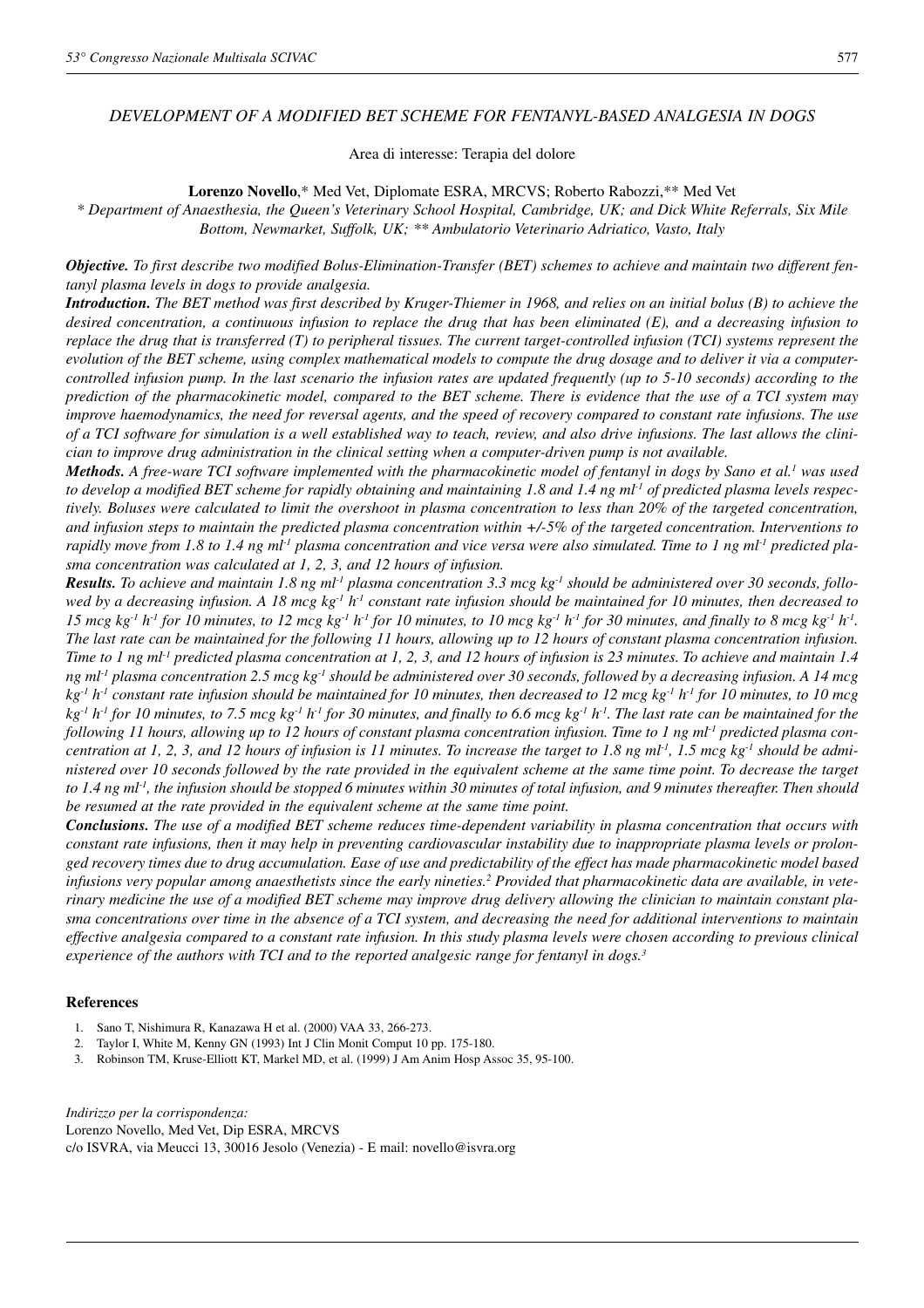## SVILUPPO DI UNO SCHEMA BET MODIFICATO PER L'ANALGESIA CON FENTANIL NEL CANE

### Autori: L. Novello (Med Vet, Dip ESRA, MRCVS), R. Rabozzi (Med Vet)

*Obiettivo.* Descrivere due schemi BET modificati per raggiungere e mantenere due diverse concentrazioni plasmatiche di fentanil che garantiscano l'analgesia nel cane.

*Introduzione.* Lo schema BET fu descritto per la prima volta da Kruger e Thiemer nel 1968 e si basa sulla somministrazione di un bolo che permette di raggiungere rapidamente la concentrazione desiderata, di un'infusione a velocità costante che permette di rimpiazzare il farmaco che viene eliminato e di un'infusione a velocità decrescente che permette di rimpiazzare il farmaco che viene redistribuito dal plasma ai compartimenti periferici. Glia ttuali sistemi TCI rappresentano l'evoluzione dello schema BET e utilizzando modelli matematici complessi per calcolare la quantità di farmaco necessario e per somministrarlo attraverso una pompa infusionale controllata da un computer. Rispetto agli schemi BET il sistema TCI aggiorna la velocità della pompa infusionale molto frequentemente (anche ogni 5‐10 secondi se necessario), in base alle previsioni del modello farmacocinetico utilizzato dal sistema. E' stato dimostrato che l'utilizzo di infusioni in modalità TCI è in grado di migliorare l'emodinamica, di ridurre la necessità di utilizzare farmaci antagonisti e di velocizzare il risveglio rispetto all'utilizzo di infusioni a velocità costante. Inoltre l'utilizzo di software TCI per l'insegnamento, per analizzare le infusioni a posteriori, oltre che per simulare le infusioni in corso sono prassi ormai consolidata. La simulazione in particolare permette di migliorare la modalità di somministrazione di un farmaco anche in assenza di un sistema TCI vero e proprio.

*Metodi.* Abbiamo utilizzato un software TCI aggiornato con la farmacocinetica del fentanil nel cane (Sano et al. 2006) per siluppare due schemi BET che permettono di raggiungere e mantenere rispettivamente 1,8 ng ml<sup>-1</sup> e 1,4 ng ml<sup>-1</sup> di concentrazione plasmatica predetta. I boli sono stati calcolati in modo che la concentrazione plasmatica all'induzione non superi di più del 20% la concentrazione prevista dallo schema, mentre i cambi di velocità dell'infusione sono stati calcolati in modo che la concentrazione palsmatica non vari di più del 5% (in più o in meno) rispetto alla concentrazione prevista dallo schema. Sono stati anche simulati i passi necessari per passare da 1,8 ng ml<sup>-1</sup> a 1,4 ng ml<sup>-1</sup> e viceversa, oltre che i tempi necessari per ritornare a 1 ng ml<sup>-1</sup> di concentrazione plasmatica dopo 1, 2, 3 e 12 ore di infusione.

**Risultati.** Per raggiungere e mantenere una concentrazione plasmatica di 1,8 ng ml<sup>-1</sup> bisogna somministrare 3,3 mcg kg<sup>-1</sup> nell'arco di 30 secondi seguiti da un'infusione a 18 mcg kg $^{-1}$  h $^{-1}$  per 10 minuti, a 15 mcg kg $^{-1}$  h $^{-1}$  per 10 minuti, a 10 mcg kg $^{-1}$  h $^{-1}$  per 10 minuti, a 10 mcg kg<sup>-1</sup> h<sup>-1</sup> per 30 minuti e infine a 8 mcg kg<sup>-1</sup> h<sup>-1</sup>. Quest'ultima velocità può essere mantenuta per ulteriori 11 ore garantendo in tutto fino a 12 ore di concentrazione plasmatica costante. Perché la concentrazione plasmatica diminuisca a 1 ng ml<sup>-1</sup> dopo 1, 2, 3 e 12 ore di infusione ci vogliono 23 minuti. Per raggiungere e mantenere una concentrazione plasmatica di 1,4 ng ml<sup>-1</sup> bisogna somministrare 2,5 mcg kg<sup>-1</sup> nell'arco di 30 secondi seguiti da un'infusione a 14 mcg kg<sup>-1</sup> h<sup>-1</sup> per 10 minuti, a 12 mcg kg<sup>-1</sup> h<sup>-1</sup> per 10 minuti, a 10 mcg kg<sup>-1</sup> h<sup>-1</sup> per 10 minuti, a 7,5 mcg kg $^{-1}$  h $^{-1}$  per 30 minuti e infine a 6,6 mcg kg $^{-1}$  h $^{-1}$ . Quest'ultima velocità può essere mantenuta per ulteriori 11 ore garantendo in tutto fino a 12 ore di concentrazione plasmatica costante. Perché la concentrazione plasmatica diminuisca a 1 ng ml<sup>-1</sup> dopo 1, 2, 3 e 12 ore di infusione ci vogliono 11 minuti. Per passare da 1,4 ng ml<sup>-1</sup> a 1,8 ng ml<sup>-1</sup> bisogna somministrare 1,5 mcg kg<sup>-1</sup> nell'arco di 10 secondi e quindi passare allo schema superiore in corrispondenza del punto temporale raggiunto al momento del passaggio. Per passare da 1,8 ng ml<sup>-1</sup> a 1,4 ng ml<sup>-1</sup> bisogna interrompere l'infusione per 6 minuti se al momento del passaggio il tempo totale d'infusione non supera i 30 minuti, oppure per 9 minuti se il tempo totale d'infusione è superiore ai 30 minuti. L'infusione dovrebbe quindi riprendere secondo lo schema inferiore in corrispondenza del punto temporale raggiunto al momento del passaggio.

*Conclusioni.* L'uso di uno schema BET riduce la variabilità di concentrazione plasmatica dovuta all'infusione costante, risultando particolarmente utile nel prevenire l'instabilità cardiovascolare dovuta a livelli plasmatici insufficienti, oltre che i risvegli prolungati dovuti all'accumulo del farmaco. Le infusioni su base farmacocinetica, grazie alla loro facilità d'utilizzo e alla loro prevedibilità, hanno incontrato il favore degli anestesisti fin dai primi anni '90. Laddove esista la farmacocinetica di specie l'utilizzo in veterinaria di schemi BET modificati permette, anche in mancanza di un sistema TCI, di mantenere concentrazioni plasmatiche costanti nel tempo e di diminuire la necessità di correzioni per mantenere un'analgesia efficace e costante, al contrario di quanto succede con le infusioni a velocità costante. Le concentrazioni plasmatiche di questo studio sono state scelte in base all'esperienza clinica degli autori e alle concentrazioni analgesiche che si ricavano dagli studi fin qui pubblicati nel cane.